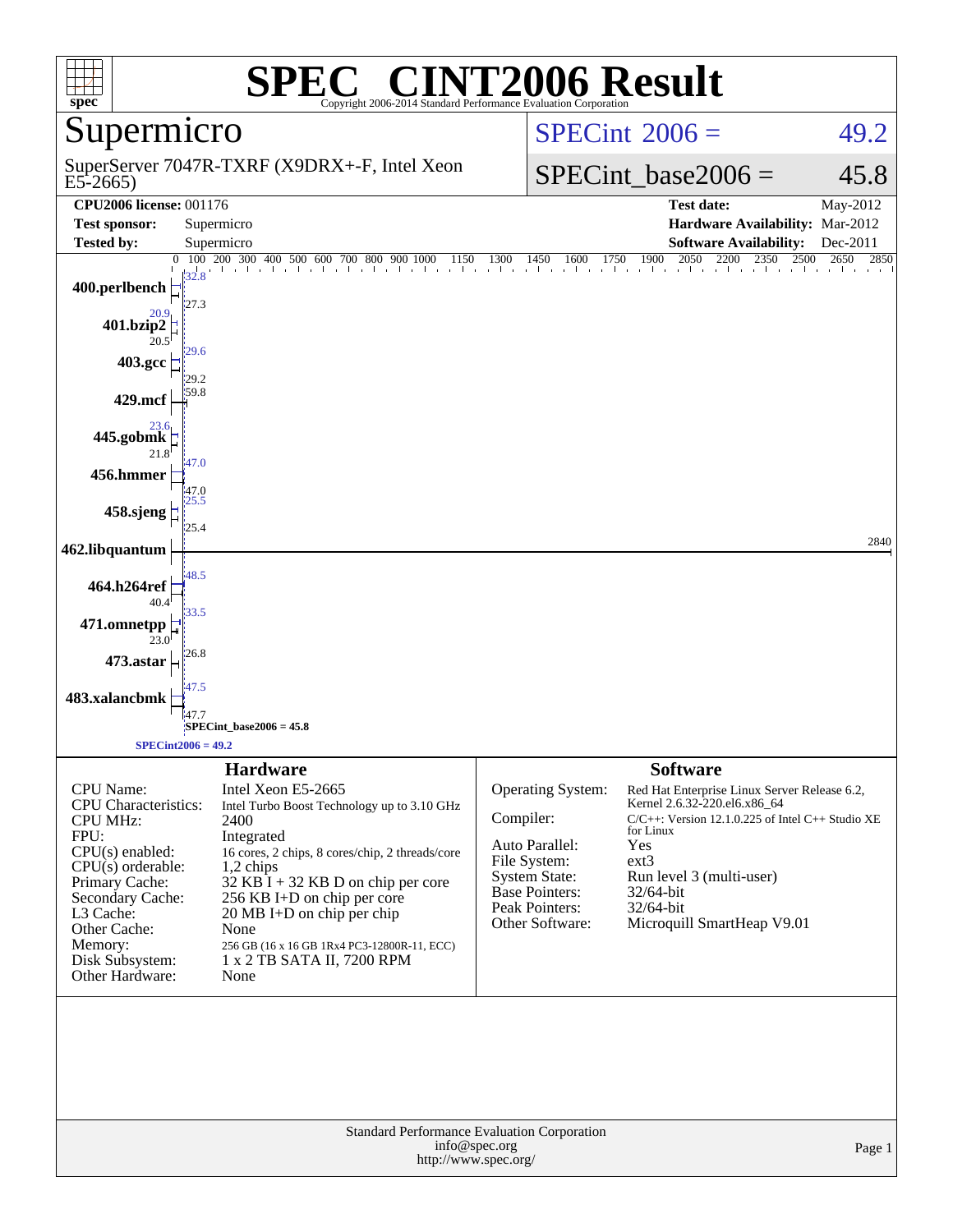

# **[SPEC CINT2006 Result](http://www.spec.org/auto/cpu2006/Docs/result-fields.html#SPECCINT2006Result)**

# Supermicro

#### E5-2665) SuperServer 7047R-TXRF (X9DRX+-F, Intel Xeon

 $SPECint2006 = 49.2$  $SPECint2006 = 49.2$ 

## SPECint base2006 =  $45.8$

**[CPU2006 license:](http://www.spec.org/auto/cpu2006/Docs/result-fields.html#CPU2006license)** 001176 **[Test date:](http://www.spec.org/auto/cpu2006/Docs/result-fields.html#Testdate)** May-2012 **[Test sponsor:](http://www.spec.org/auto/cpu2006/Docs/result-fields.html#Testsponsor)** Supermicro **[Hardware Availability:](http://www.spec.org/auto/cpu2006/Docs/result-fields.html#HardwareAvailability)** Mar-2012 **[Tested by:](http://www.spec.org/auto/cpu2006/Docs/result-fields.html#Testedby)** Supermicro **Supermicro [Software Availability:](http://www.spec.org/auto/cpu2006/Docs/result-fields.html#SoftwareAvailability)** Dec-2011

#### **[Results Table](http://www.spec.org/auto/cpu2006/Docs/result-fields.html#ResultsTable)**

|                         | <b>Base</b>                   |        |                |          |                |       | <b>Peak</b>                                         |              |                |              |                |              |
|-------------------------|-------------------------------|--------|----------------|----------|----------------|-------|-----------------------------------------------------|--------------|----------------|--------------|----------------|--------------|
| <b>Benchmark</b>        | <b>Seconds</b>                | Ratio  | <b>Seconds</b> | Ratio    | <b>Seconds</b> | Ratio | <b>Seconds</b>                                      | <b>Ratio</b> | <b>Seconds</b> | <b>Ratio</b> | <b>Seconds</b> | <b>Ratio</b> |
| $ 400.\text{perlbench}$ | 359                           | 27.2   | 358            | 27.3     | 358            | 27.3  | 298                                                 | 32.7         | 297            | 32.8         | 298            | 32.8         |
| 401.bzip2               | <u>471</u>                    | 20.5   | 471            | 20.5     | 471            | 20.5  | 461                                                 | 20.9         | 461            | 20.9         | 461            | 20.9         |
| $403.\text{gcc}$        | 275                           | 29.2   | 275            | 29.2     | 276            | 29.2  | 271                                                 | 29.7         | 273            | 29.5         | 272            | 29.6         |
| $429$ .mcf              | <u>153</u>                    | 59.8   | 152            | 60.0     | 154            | 59.3  | 153                                                 | 59.8         | 152            | 60.0         | 154            | 59.3         |
| $ 445.\text{gobmk} $    | 481                           | 21.8   | 481            | 21.8     | 481            | 21.8  | 444                                                 | 23.6         | 444            | 23.6         | 444            | 23.6         |
| $ 456$ .hmmer           | 199                           | 47.0   | 199            | 46.8     | 199            | 47.0  | 198                                                 | 47.0         | 198            | 47.0         | 198            | 47.1         |
| $458$ .sjeng            | 476                           | 25.4   | 476            | 25.4     | 476            | 25.4  | 474                                                 | 25.5         | 474            | 25.5         | 475            | 25.5         |
| 462.libquantum          | 7.29                          | 2840   | 7.29           | 2840     | 7.29           | 2840  | 7.29                                                | 2840         | 7.29           | 2840         | 7.29           | 2840         |
| 464.h264ref             | 554                           | 39.9   | 548            | 40.4     | 548            | 40.4  | 456                                                 | 48.5         | 455            | 48.6         | 458            | 48.3         |
| 471.omnetpp             | 347                           | 18.0   | 265            | 23.5     | 272            | 23.0  | 187                                                 | 33.5         | 186            | 33.6         | 195            | 32.0         |
| $ 473$ . astar          | 262                           | 26.8   | 262            | 26.8     | 261            | 26.9  | 262                                                 | 26.8         | 262            | 26.8         | 261            | 26.9         |
| 483.xalancbmk           | 144                           | 47.8   | 145            | 47.7     | 145            | 47.6  | 145                                                 | 47.4         | 145            | 47.5         | 144            | 48.0         |
|                         | $\mathbf{D} \cdot \mathbf{A}$ | 1.11.1 | $\cdot$ .      | 1.3.1.41 |                |       | $D$ and $L$ and $L$ and $L$ and $L$ and $L$ and $L$ |              |                |              |                |              |

Results appear in the [order in which they were run.](http://www.spec.org/auto/cpu2006/Docs/result-fields.html#RunOrder) Bold underlined text [indicates a median measurement.](http://www.spec.org/auto/cpu2006/Docs/result-fields.html#Median)

#### **[Operating System Notes](http://www.spec.org/auto/cpu2006/Docs/result-fields.html#OperatingSystemNotes)**

Stack size set to unlimited using "ulimit -s unlimited"

#### **[General Notes](http://www.spec.org/auto/cpu2006/Docs/result-fields.html#GeneralNotes)**

Environment variables set by runspec before the start of the run:  $KMP_AFFINITY = "granularity=fine, scatter"$  $LD$ \_LIBRARY\_PATH = "/usr/cpu2006/libs/32:/usr/cpu2006/libs/64"  $OMP$  NUM THREADS = "16"

 Binaries compiled on a system with 1x Core i7-860 CPU + 8GB memory using RHEL5.5 Transparent Huge Pages enabled with: echo always > /sys/kernel/mm/redhat\_transparent\_hugepage/enabled

# **[Base Compiler Invocation](http://www.spec.org/auto/cpu2006/Docs/result-fields.html#BaseCompilerInvocation)**

[C benchmarks](http://www.spec.org/auto/cpu2006/Docs/result-fields.html#Cbenchmarks): [icc -m64](http://www.spec.org/cpu2006/results/res2012q3/cpu2006-20120513-21727.flags.html#user_CCbase_intel_icc_64bit_f346026e86af2a669e726fe758c88044)

[C++ benchmarks:](http://www.spec.org/auto/cpu2006/Docs/result-fields.html#CXXbenchmarks) [icpc -m64](http://www.spec.org/cpu2006/results/res2012q3/cpu2006-20120513-21727.flags.html#user_CXXbase_intel_icpc_64bit_fc66a5337ce925472a5c54ad6a0de310)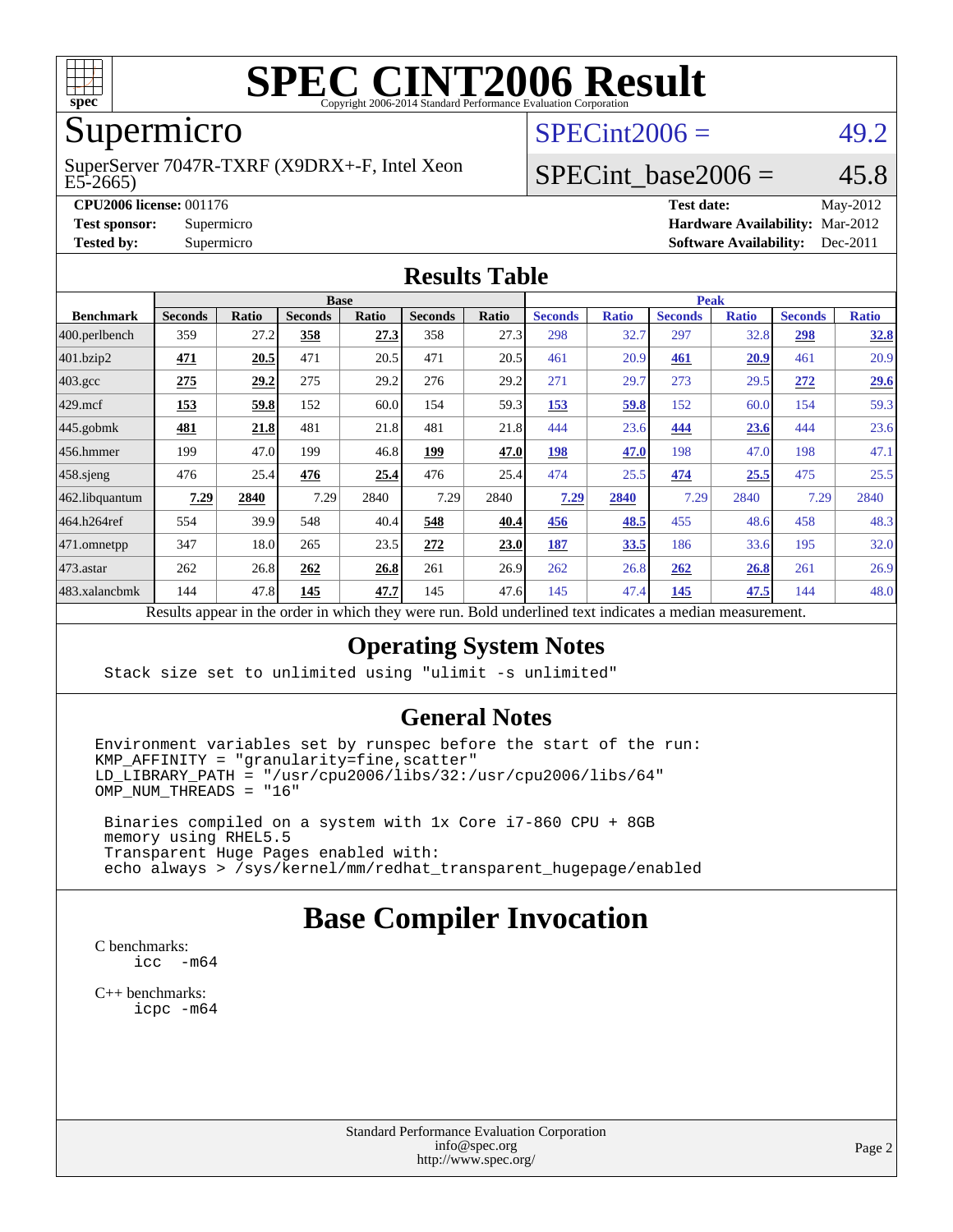

# **[SPEC CINT2006 Result](http://www.spec.org/auto/cpu2006/Docs/result-fields.html#SPECCINT2006Result)**

Supermicro

E5-2665) SuperServer 7047R-TXRF (X9DRX+-F, Intel Xeon  $SPECint2006 = 49.2$  $SPECint2006 = 49.2$ 

SPECint base2006 =  $45.8$ 

**[CPU2006 license:](http://www.spec.org/auto/cpu2006/Docs/result-fields.html#CPU2006license)** 001176 **[Test date:](http://www.spec.org/auto/cpu2006/Docs/result-fields.html#Testdate)** May-2012 **[Test sponsor:](http://www.spec.org/auto/cpu2006/Docs/result-fields.html#Testsponsor)** Supermicro **[Hardware Availability:](http://www.spec.org/auto/cpu2006/Docs/result-fields.html#HardwareAvailability)** Mar-2012 **[Tested by:](http://www.spec.org/auto/cpu2006/Docs/result-fields.html#Testedby)** Supermicro **Supermicro [Software Availability:](http://www.spec.org/auto/cpu2006/Docs/result-fields.html#SoftwareAvailability)** Dec-2011

### **[Base Portability Flags](http://www.spec.org/auto/cpu2006/Docs/result-fields.html#BasePortabilityFlags)**

 400.perlbench: [-DSPEC\\_CPU\\_LP64](http://www.spec.org/cpu2006/results/res2012q3/cpu2006-20120513-21727.flags.html#b400.perlbench_basePORTABILITY_DSPEC_CPU_LP64) [-DSPEC\\_CPU\\_LINUX\\_X64](http://www.spec.org/cpu2006/results/res2012q3/cpu2006-20120513-21727.flags.html#b400.perlbench_baseCPORTABILITY_DSPEC_CPU_LINUX_X64) 401.bzip2: [-DSPEC\\_CPU\\_LP64](http://www.spec.org/cpu2006/results/res2012q3/cpu2006-20120513-21727.flags.html#suite_basePORTABILITY401_bzip2_DSPEC_CPU_LP64) 403.gcc: [-DSPEC\\_CPU\\_LP64](http://www.spec.org/cpu2006/results/res2012q3/cpu2006-20120513-21727.flags.html#suite_basePORTABILITY403_gcc_DSPEC_CPU_LP64) 429.mcf: [-DSPEC\\_CPU\\_LP64](http://www.spec.org/cpu2006/results/res2012q3/cpu2006-20120513-21727.flags.html#suite_basePORTABILITY429_mcf_DSPEC_CPU_LP64) 445.gobmk: [-DSPEC\\_CPU\\_LP64](http://www.spec.org/cpu2006/results/res2012q3/cpu2006-20120513-21727.flags.html#suite_basePORTABILITY445_gobmk_DSPEC_CPU_LP64) 456.hmmer: [-DSPEC\\_CPU\\_LP64](http://www.spec.org/cpu2006/results/res2012q3/cpu2006-20120513-21727.flags.html#suite_basePORTABILITY456_hmmer_DSPEC_CPU_LP64) 458.sjeng: [-DSPEC\\_CPU\\_LP64](http://www.spec.org/cpu2006/results/res2012q3/cpu2006-20120513-21727.flags.html#suite_basePORTABILITY458_sjeng_DSPEC_CPU_LP64) 462.libquantum: [-DSPEC\\_CPU\\_LP64](http://www.spec.org/cpu2006/results/res2012q3/cpu2006-20120513-21727.flags.html#suite_basePORTABILITY462_libquantum_DSPEC_CPU_LP64) [-DSPEC\\_CPU\\_LINUX](http://www.spec.org/cpu2006/results/res2012q3/cpu2006-20120513-21727.flags.html#b462.libquantum_baseCPORTABILITY_DSPEC_CPU_LINUX) 464.h264ref: [-DSPEC\\_CPU\\_LP64](http://www.spec.org/cpu2006/results/res2012q3/cpu2006-20120513-21727.flags.html#suite_basePORTABILITY464_h264ref_DSPEC_CPU_LP64) 471.omnetpp: [-DSPEC\\_CPU\\_LP64](http://www.spec.org/cpu2006/results/res2012q3/cpu2006-20120513-21727.flags.html#suite_basePORTABILITY471_omnetpp_DSPEC_CPU_LP64) 473.astar: [-DSPEC\\_CPU\\_LP64](http://www.spec.org/cpu2006/results/res2012q3/cpu2006-20120513-21727.flags.html#suite_basePORTABILITY473_astar_DSPEC_CPU_LP64) 483.xalancbmk: [-DSPEC\\_CPU\\_LP64](http://www.spec.org/cpu2006/results/res2012q3/cpu2006-20120513-21727.flags.html#suite_basePORTABILITY483_xalancbmk_DSPEC_CPU_LP64) [-DSPEC\\_CPU\\_LINUX](http://www.spec.org/cpu2006/results/res2012q3/cpu2006-20120513-21727.flags.html#b483.xalancbmk_baseCXXPORTABILITY_DSPEC_CPU_LINUX)

#### **[Base Optimization Flags](http://www.spec.org/auto/cpu2006/Docs/result-fields.html#BaseOptimizationFlags)**

[C benchmarks](http://www.spec.org/auto/cpu2006/Docs/result-fields.html#Cbenchmarks):

[-xAVX](http://www.spec.org/cpu2006/results/res2012q3/cpu2006-20120513-21727.flags.html#user_CCbase_f-xAVX) [-ipo](http://www.spec.org/cpu2006/results/res2012q3/cpu2006-20120513-21727.flags.html#user_CCbase_f-ipo) [-O3](http://www.spec.org/cpu2006/results/res2012q3/cpu2006-20120513-21727.flags.html#user_CCbase_f-O3) [-no-prec-div](http://www.spec.org/cpu2006/results/res2012q3/cpu2006-20120513-21727.flags.html#user_CCbase_f-no-prec-div) [-parallel](http://www.spec.org/cpu2006/results/res2012q3/cpu2006-20120513-21727.flags.html#user_CCbase_f-parallel) [-opt-prefetch](http://www.spec.org/cpu2006/results/res2012q3/cpu2006-20120513-21727.flags.html#user_CCbase_f-opt-prefetch) [-auto-p32](http://www.spec.org/cpu2006/results/res2012q3/cpu2006-20120513-21727.flags.html#user_CCbase_f-auto-p32)

[C++ benchmarks:](http://www.spec.org/auto/cpu2006/Docs/result-fields.html#CXXbenchmarks)

[-xAVX](http://www.spec.org/cpu2006/results/res2012q3/cpu2006-20120513-21727.flags.html#user_CXXbase_f-xAVX) [-ipo](http://www.spec.org/cpu2006/results/res2012q3/cpu2006-20120513-21727.flags.html#user_CXXbase_f-ipo) [-O3](http://www.spec.org/cpu2006/results/res2012q3/cpu2006-20120513-21727.flags.html#user_CXXbase_f-O3) [-no-prec-div](http://www.spec.org/cpu2006/results/res2012q3/cpu2006-20120513-21727.flags.html#user_CXXbase_f-no-prec-div) [-opt-prefetch](http://www.spec.org/cpu2006/results/res2012q3/cpu2006-20120513-21727.flags.html#user_CXXbase_f-opt-prefetch) [-auto-p32](http://www.spec.org/cpu2006/results/res2012q3/cpu2006-20120513-21727.flags.html#user_CXXbase_f-auto-p32) [-Wl,-z,muldefs](http://www.spec.org/cpu2006/results/res2012q3/cpu2006-20120513-21727.flags.html#user_CXXbase_link_force_multiple1_74079c344b956b9658436fd1b6dd3a8a) [-L/smartheap -lsmartheap64](http://www.spec.org/cpu2006/results/res2012q3/cpu2006-20120513-21727.flags.html#user_CXXbase_SmartHeap64_5e654037dadeae1fe403ab4b4466e60b)

#### **[Base Other Flags](http://www.spec.org/auto/cpu2006/Docs/result-fields.html#BaseOtherFlags)**

[C benchmarks](http://www.spec.org/auto/cpu2006/Docs/result-fields.html#Cbenchmarks):

403.gcc: [-Dalloca=\\_alloca](http://www.spec.org/cpu2006/results/res2012q3/cpu2006-20120513-21727.flags.html#b403.gcc_baseEXTRA_CFLAGS_Dalloca_be3056838c12de2578596ca5467af7f3)

# **[Peak Compiler Invocation](http://www.spec.org/auto/cpu2006/Docs/result-fields.html#PeakCompilerInvocation)**

[C benchmarks \(except as noted below\)](http://www.spec.org/auto/cpu2006/Docs/result-fields.html#Cbenchmarksexceptasnotedbelow):

icc  $-m64$ 

400.perlbench: [icc -m32](http://www.spec.org/cpu2006/results/res2012q3/cpu2006-20120513-21727.flags.html#user_peakCCLD400_perlbench_intel_icc_a6a621f8d50482236b970c6ac5f55f93)

445.gobmk: [icc -m32](http://www.spec.org/cpu2006/results/res2012q3/cpu2006-20120513-21727.flags.html#user_peakCCLD445_gobmk_intel_icc_a6a621f8d50482236b970c6ac5f55f93)

464.h264ref: [icc -m32](http://www.spec.org/cpu2006/results/res2012q3/cpu2006-20120513-21727.flags.html#user_peakCCLD464_h264ref_intel_icc_a6a621f8d50482236b970c6ac5f55f93)

[C++ benchmarks \(except as noted below\):](http://www.spec.org/auto/cpu2006/Docs/result-fields.html#CXXbenchmarksexceptasnotedbelow) [icpc -m32](http://www.spec.org/cpu2006/results/res2012q3/cpu2006-20120513-21727.flags.html#user_CXXpeak_intel_icpc_4e5a5ef1a53fd332b3c49e69c3330699)

473.astar: [icpc -m64](http://www.spec.org/cpu2006/results/res2012q3/cpu2006-20120513-21727.flags.html#user_peakCXXLD473_astar_intel_icpc_64bit_fc66a5337ce925472a5c54ad6a0de310)

Standard Performance Evaluation Corporation [info@spec.org](mailto:info@spec.org) <http://www.spec.org/>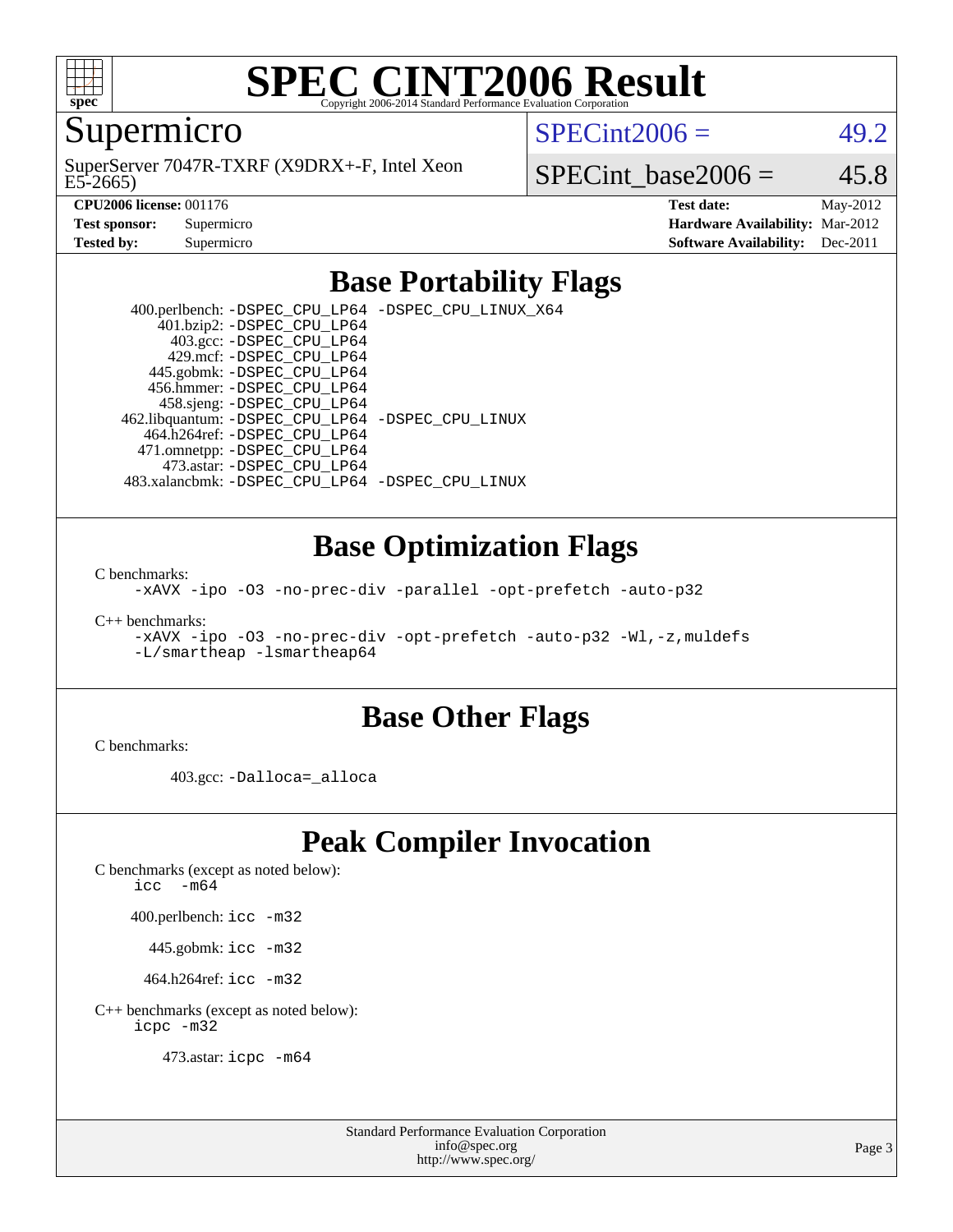

#### **[SPEC CINT2006 Result](http://www.spec.org/auto/cpu2006/Docs/result-fields.html#SPECCINT2006Result)** Copyright 2006-2014 Standard Performance Evaluation C

Supermicro

E5-2665) SuperServer 7047R-TXRF (X9DRX+-F, Intel Xeon  $SPECint2006 = 49.2$  $SPECint2006 = 49.2$ 

SPECint base2006 =  $45.8$ 

**[CPU2006 license:](http://www.spec.org/auto/cpu2006/Docs/result-fields.html#CPU2006license)** 001176 **[Test date:](http://www.spec.org/auto/cpu2006/Docs/result-fields.html#Testdate)** May-2012 **[Test sponsor:](http://www.spec.org/auto/cpu2006/Docs/result-fields.html#Testsponsor)** Supermicro **[Hardware Availability:](http://www.spec.org/auto/cpu2006/Docs/result-fields.html#HardwareAvailability)** Mar-2012 **[Tested by:](http://www.spec.org/auto/cpu2006/Docs/result-fields.html#Testedby)** Supermicro **Supermicro [Software Availability:](http://www.spec.org/auto/cpu2006/Docs/result-fields.html#SoftwareAvailability)** Dec-2011

### **[Peak Portability Flags](http://www.spec.org/auto/cpu2006/Docs/result-fields.html#PeakPortabilityFlags)**

 400.perlbench: [-DSPEC\\_CPU\\_LINUX\\_IA32](http://www.spec.org/cpu2006/results/res2012q3/cpu2006-20120513-21727.flags.html#b400.perlbench_peakCPORTABILITY_DSPEC_CPU_LINUX_IA32) 401.bzip2: [-DSPEC\\_CPU\\_LP64](http://www.spec.org/cpu2006/results/res2012q3/cpu2006-20120513-21727.flags.html#suite_peakPORTABILITY401_bzip2_DSPEC_CPU_LP64) 403.gcc: [-DSPEC\\_CPU\\_LP64](http://www.spec.org/cpu2006/results/res2012q3/cpu2006-20120513-21727.flags.html#suite_peakPORTABILITY403_gcc_DSPEC_CPU_LP64) 429.mcf: [-DSPEC\\_CPU\\_LP64](http://www.spec.org/cpu2006/results/res2012q3/cpu2006-20120513-21727.flags.html#suite_peakPORTABILITY429_mcf_DSPEC_CPU_LP64) 456.hmmer: [-DSPEC\\_CPU\\_LP64](http://www.spec.org/cpu2006/results/res2012q3/cpu2006-20120513-21727.flags.html#suite_peakPORTABILITY456_hmmer_DSPEC_CPU_LP64) 458.sjeng: [-DSPEC\\_CPU\\_LP64](http://www.spec.org/cpu2006/results/res2012q3/cpu2006-20120513-21727.flags.html#suite_peakPORTABILITY458_sjeng_DSPEC_CPU_LP64) 462.libquantum: [-DSPEC\\_CPU\\_LP64](http://www.spec.org/cpu2006/results/res2012q3/cpu2006-20120513-21727.flags.html#suite_peakPORTABILITY462_libquantum_DSPEC_CPU_LP64) [-DSPEC\\_CPU\\_LINUX](http://www.spec.org/cpu2006/results/res2012q3/cpu2006-20120513-21727.flags.html#b462.libquantum_peakCPORTABILITY_DSPEC_CPU_LINUX) 473.astar: [-DSPEC\\_CPU\\_LP64](http://www.spec.org/cpu2006/results/res2012q3/cpu2006-20120513-21727.flags.html#suite_peakPORTABILITY473_astar_DSPEC_CPU_LP64) 483.xalancbmk: [-DSPEC\\_CPU\\_LINUX](http://www.spec.org/cpu2006/results/res2012q3/cpu2006-20120513-21727.flags.html#b483.xalancbmk_peakCXXPORTABILITY_DSPEC_CPU_LINUX)

# **[Peak Optimization Flags](http://www.spec.org/auto/cpu2006/Docs/result-fields.html#PeakOptimizationFlags)**

[C benchmarks](http://www.spec.org/auto/cpu2006/Docs/result-fields.html#Cbenchmarks):

```
Standard Performance Evaluation Corporation
                                          info@spec.org
     400.perlbench: -xAVX(pass 2) -prof-gen(pass 1) -ipo(pass 2) -O3(pass 2)
                -no-prec-div(pass 2) -prof-use(pass 2) -opt-prefetch
                -ansi-alias
        401.bzip2: -xAVX(pass 2) -prof-gen(pass 1) -ipo(pass 2) -O3(pass 2)
                -no-prec-div -prof-use(pass 2) -auto-ilp32 -opt-prefetch
                -ansi-alias
          403.gcc: -xAVX -ipo -O3 -no-prec-div -inline-calloc
                -opt-malloc-options=3 -auto-ilp32
         429.mcf: basepeak = yes
       445.gobmk: -xAVX(pass 2) -prof-gen(pass 1) -prof-use(pass 2)
                -ansi-alias
       456.hmmer: -xAVX -ipo -O3 -no-prec-div -unroll2 -auto-ilp32
                -ansi-alias
         458.sjeng: -xAVX(pass 2) -prof-gen(pass 1) -ipo(pass 2) -O3(pass 2)
                -no-prec-div(pass 2) -prof-use(pass 2) -unroll4
    462.libquantum: basepeak = yes
       464.h264ref: -xAVX(pass 2) -prof-gen(pass 1) -ipo(pass 2) -O3(pass 2)
                -no-prec-div(pass 2) -prof-use(pass 2) -unroll2
                -ansi-alias
C++ benchmarks: 
      471.omnetpp: -xAVX(pass 2) -prof-gen(pass 1) -ipo(pass 2) -O3(pass 2)
                -no-prec-div(pass 2) -prof-use(pass 2)
                -opt-ra-region-strategy=block -ansi-alias
                -Wl,-z,muldefs -L/smartheap -lsmartheap
                                        Continued on next page
```
<http://www.spec.org/>

Page 4